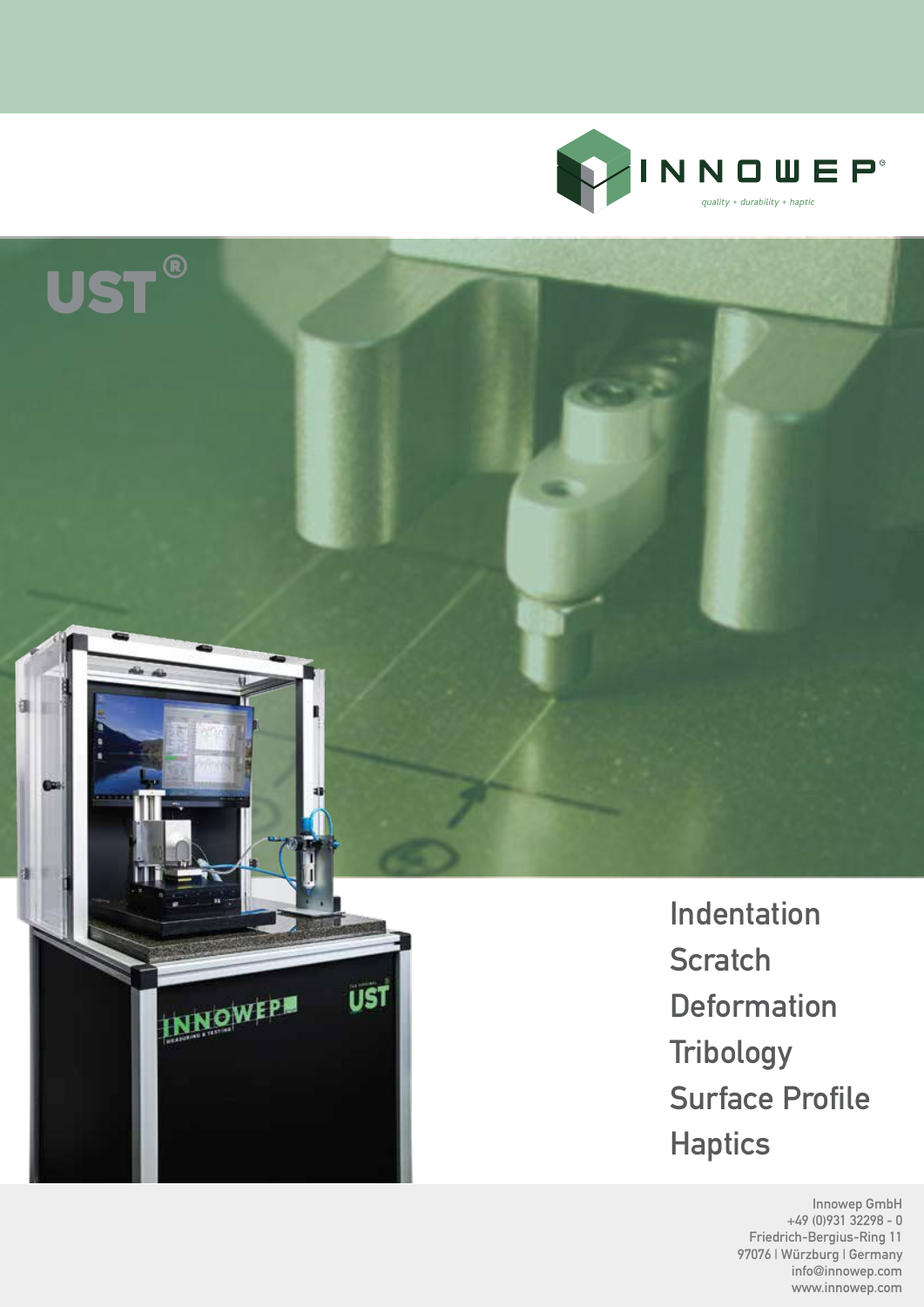



# **HIGHLIGHTS**

- **One machine for all measurements.**
- **All measurements with same resolution**
- **All measurements in real time, continuous and in-situ**
- **Mechanical property with local surface profile resolution**

**Wide selection of tips from nanometer to centimeter**

# Basic Functions

Adequate measurements are of great importance for a reliable simulation and evaluation of micromechanical properties of materials and surface coatings, such as deformation of haptics. As material and coating behavior can vary considerably, a series of proper, real-time, quantitative measurements have to be performed with high resolution in the right dimension.

**UST® - Universal Surface Tester**, is by far the only open multi-modular system that provides a complete mechanical testing solution for the evaluation of bulk materials and surface coatings. Its unique configuration allows for a wide range of tip choices with various materials and sizes ranging from nanometer to centimeter.



#### **UST® - Universal Surface Tester**

- One machine for all tests
- Same resolution (60nm)
- No need for correlation
- Local resolution
- Continuous measurement
- Surface structure combined
- with properties

#### **Other Systems**

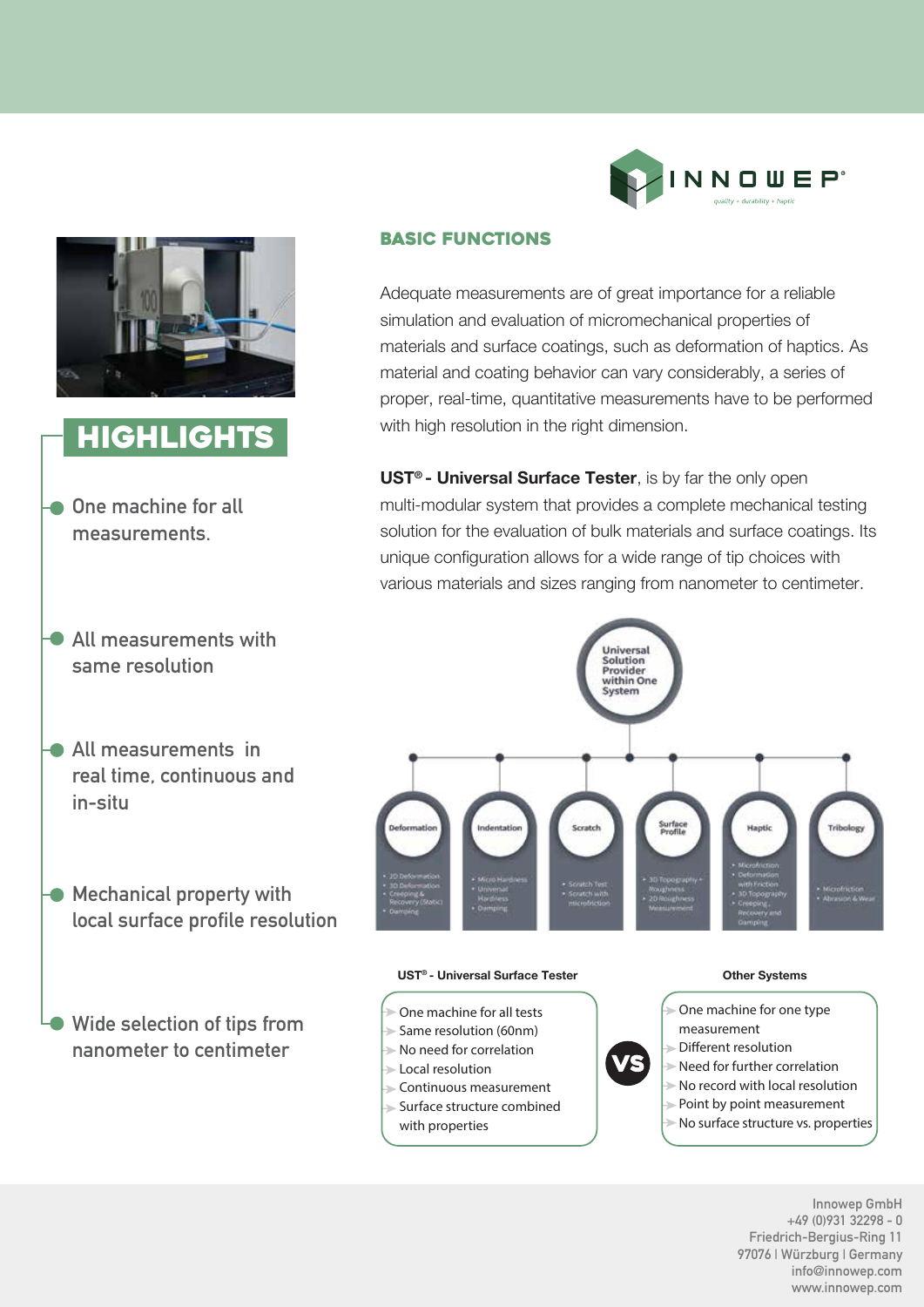

# Basic unit

**Option 1: UST® - 100** | Load range: 1mN - 100mN

**Option 2: UST® - 1000** | Load range: 10mN - 1000mN (for harder surfaces and coatings)





Standard Measurement: 2D Deformation (total, permanent and elastic deformation)

# **UST® - Universal Surface Tester** includes:

- 2D Deformation Measurement
- Tip check Calibration
- 3 Standard Tips (2 Steel Cones, Ball)
- 1 Big Clamp
- 1 Small Clamp
- Tools
- Screws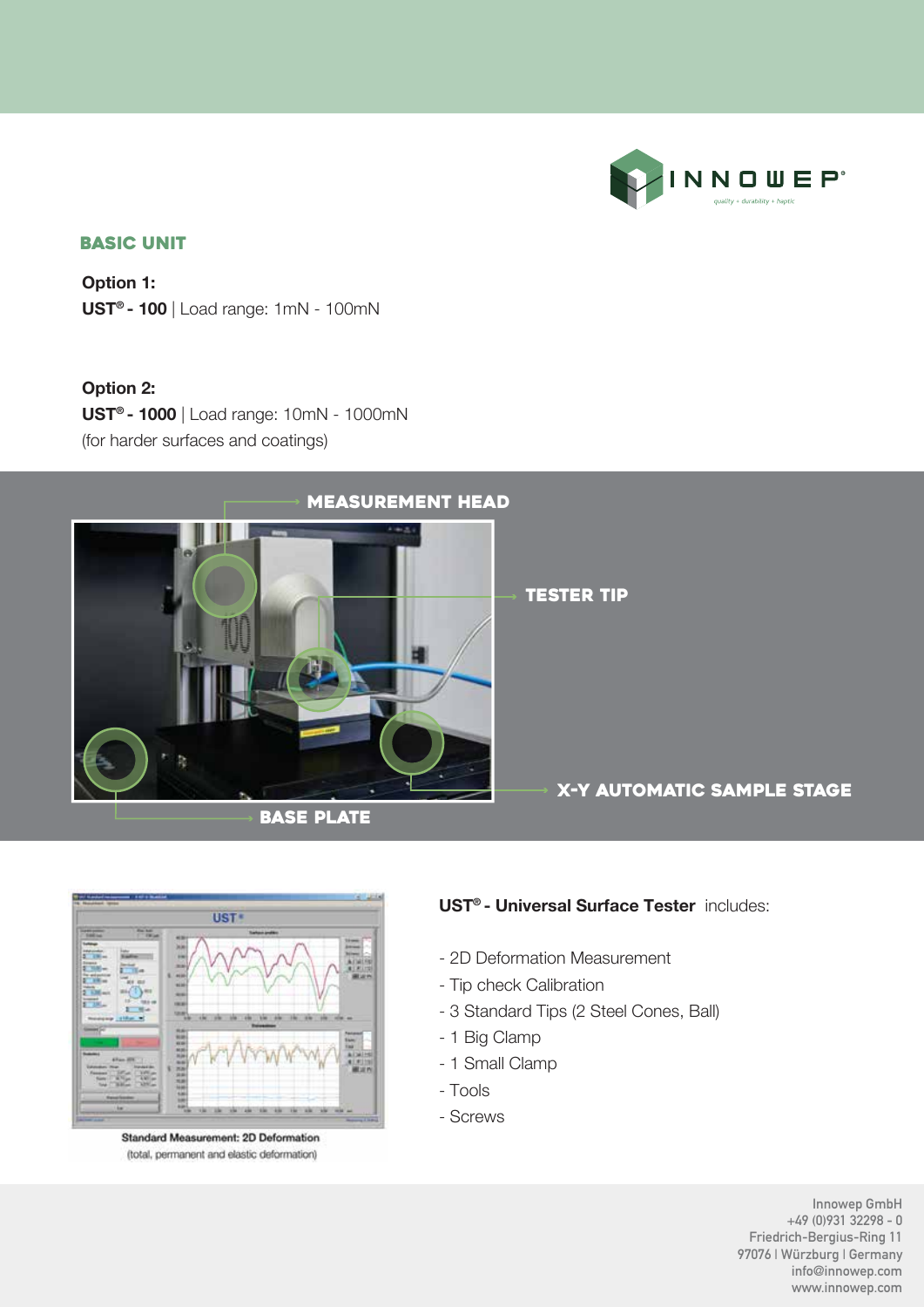

#### test principle



**Step 1** - Scan with no load. Surface structure is continously determined.

**Step 2** - Scan on the same path with additional load to determine total deformation.

**Step 3** - Scan on the same path with no load to determine the elastic deformation.

Total deformation = Step  $1 -$  Step  $2$ ; Elastic deformation = Step  $3 -$  Step  $2$ ; Permanent deformation = Step 1 - Step3.

#### Standards and specifications

din en iso 14577-1 | din 4762, 4768 | iso 4287, 4288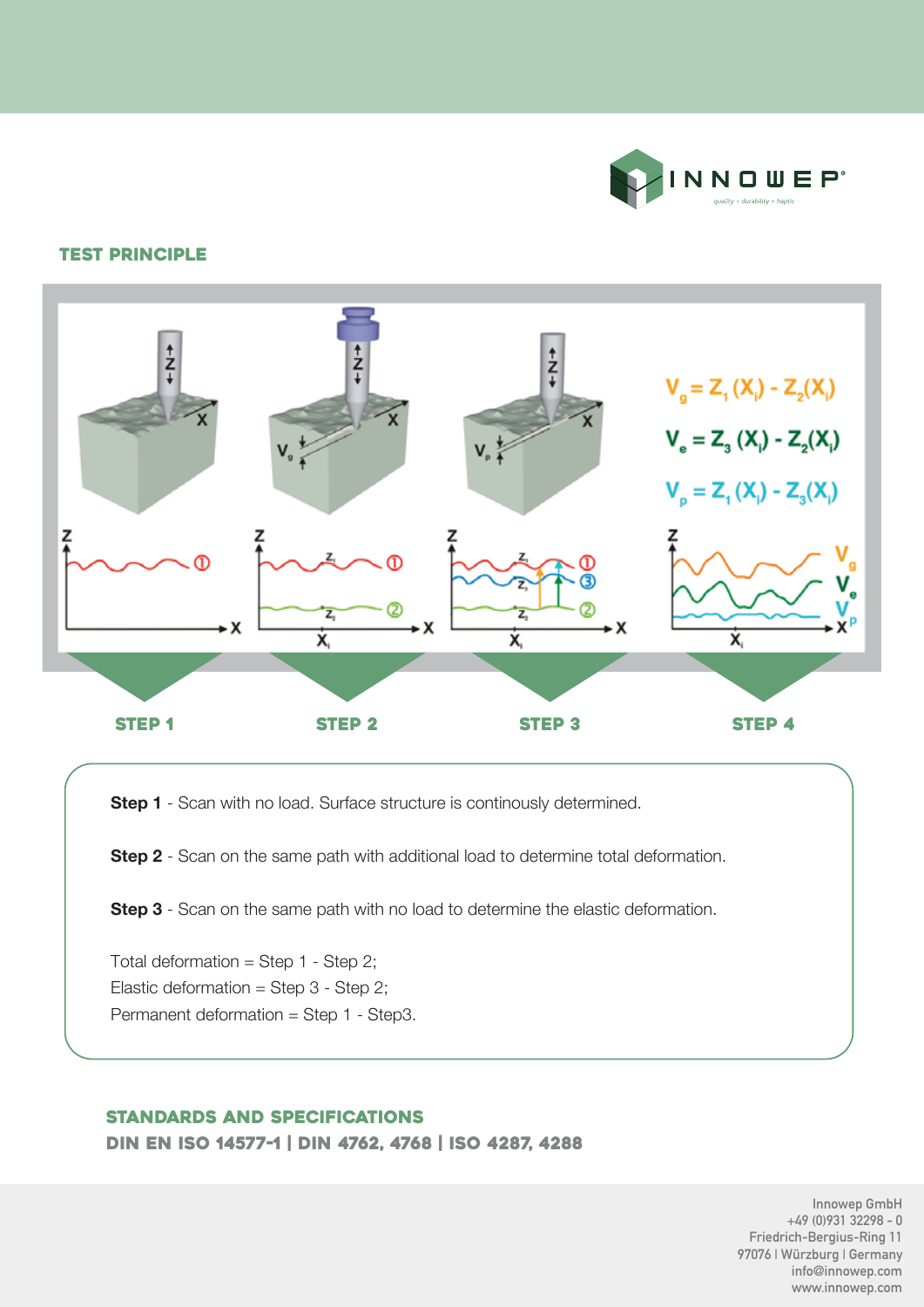

# modules

A selection of 10 different modules is available for all types of measurements and applications. Each module includes all necessary hardware, software, suggested tip and necessary tools.



# module 1: 3d deformation

Performs several single scans automatically on an area and registers the 3D deformation properties of a complete surface.

- 3D Deformation

Innowep

- Tips: Diamond Cone 60° | 90° | 120° Steel Cone 60°



# module 2: 3d topography

Performs several single scans automatically on an area and registers both: the 3D topography and the material properties of a complete surface.

- 3D Topography
- 3D Roughness
- Particle Mode
- Tips: Diamond Cone 60° | 90° | 120° Steel Cone 60°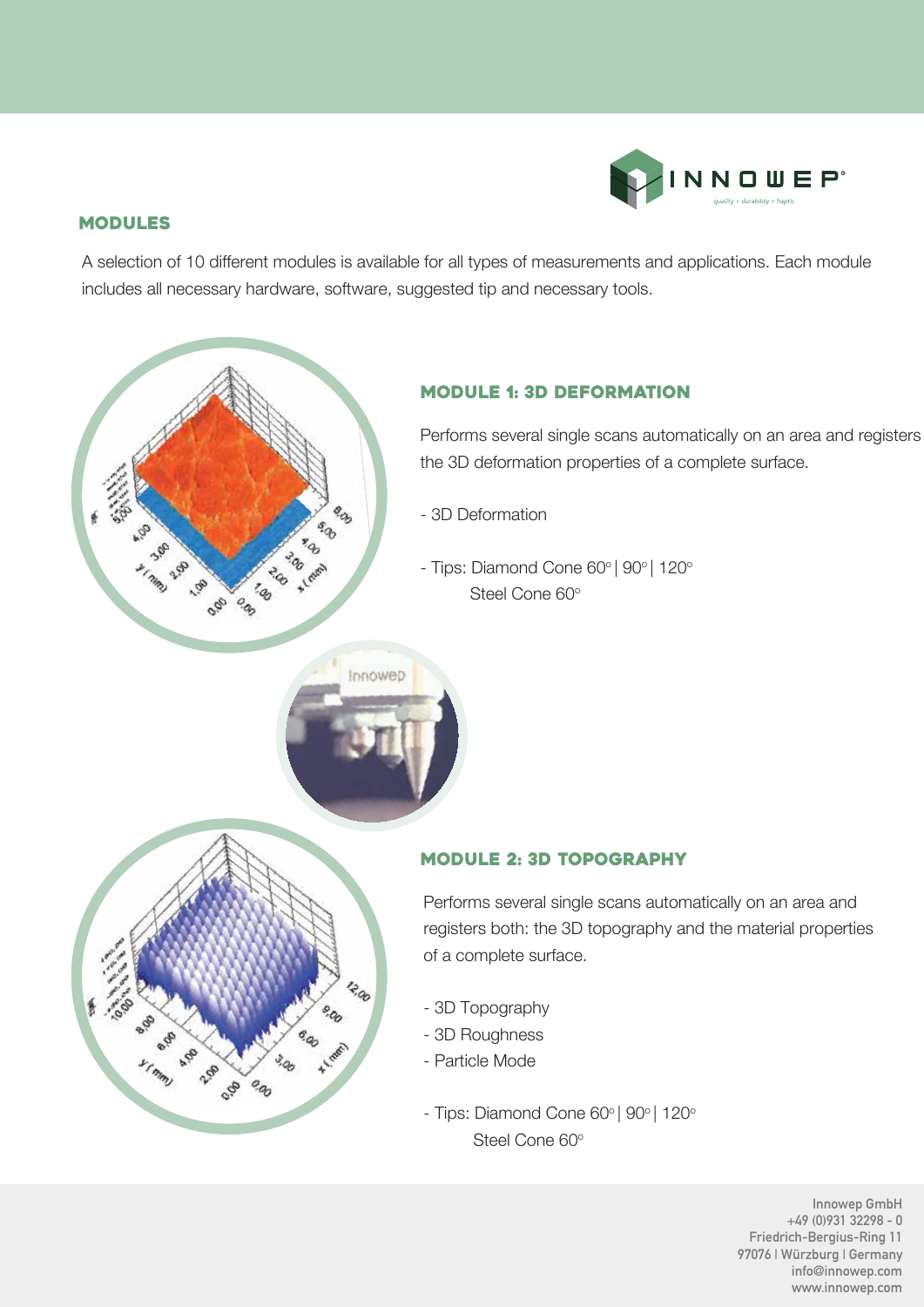#### module 3: scratch

#### **Standard Scratch (Budget Version)**

Standard scratch test with local surface profile Tip: Scratch Diamond 5° undercut

#### **Micro Scratch with Microfriction (Premium Version)**

Hardware: - Friction table with high resolution piezo sensor

- Controller card for PC
- Sample fixing and clamping set

Tip: Scratch Diamond 5° undercut

V.V.V

50

45

40 35

30 25

20

15

10 5  $2\theta$ 

20 15 Friction [ 10  $\overline{\mathbf{s}}$ 

 $\circ$ 

Deformation [µm]



friction force

15



Continuous measurements along one line on a sample made out of three different materials: wood, flat, polymer, polymer with grooves for the correlation of surface profile and microfiction.





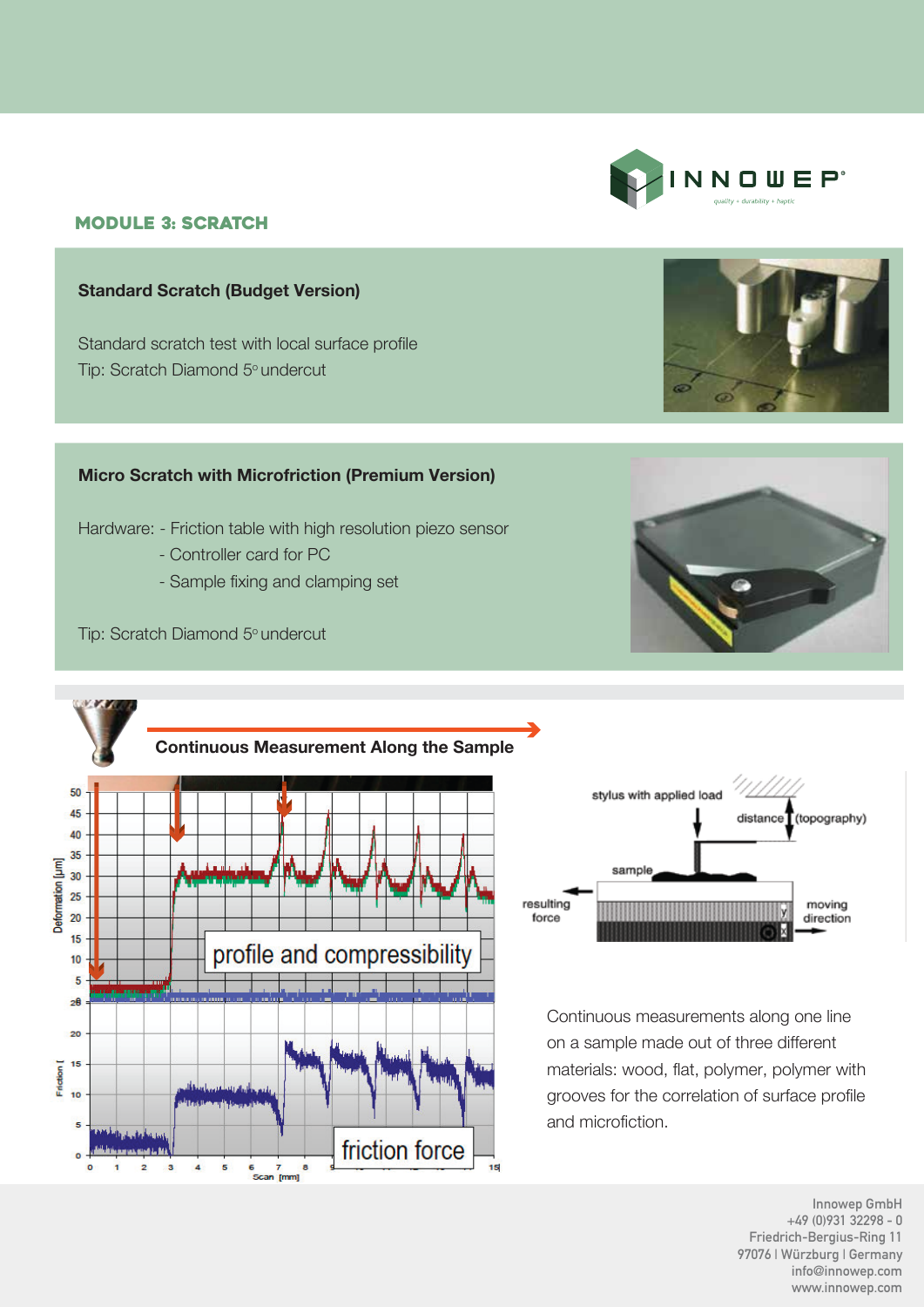# NNOUEP

### module 4: microfiction (standard)

Measures the friction force between a sample and the tip during a scan with an accuracy in nM.

Hardware: - Friction table with sensor

- Controller card for PC
- Sample fixing and clamping
- Micro Fiction + 2D Topography
- Micro Fiction + 2D Deformation
- Tip: Customized tip on request (e.g. haptical tip)

#### module 5: abrasion and wear

Measures the abrasion rate with certain load repeating several times.

- Total Abrasion'
- Wear Rate
- Tip: Steel Ball 20mm

Red Line (1<sup>st</sup> measurement): surface profile Blue Line (4<sup>th</sup> measurement): last measurement Green Line (2<sup>nd</sup> measurement): with 1<sup>st</sup> load Purple Line (3<sup>rd</sup> measurement): 50<sup>th</sup> Abrasion time

#### module 6: damping

Special measuring mode for examining the elastic behavior of soft materials.

- Surface height profile is continuously recorded.
- Damping Oscilation
- Tip: Papilary stylus or customized tip on request.





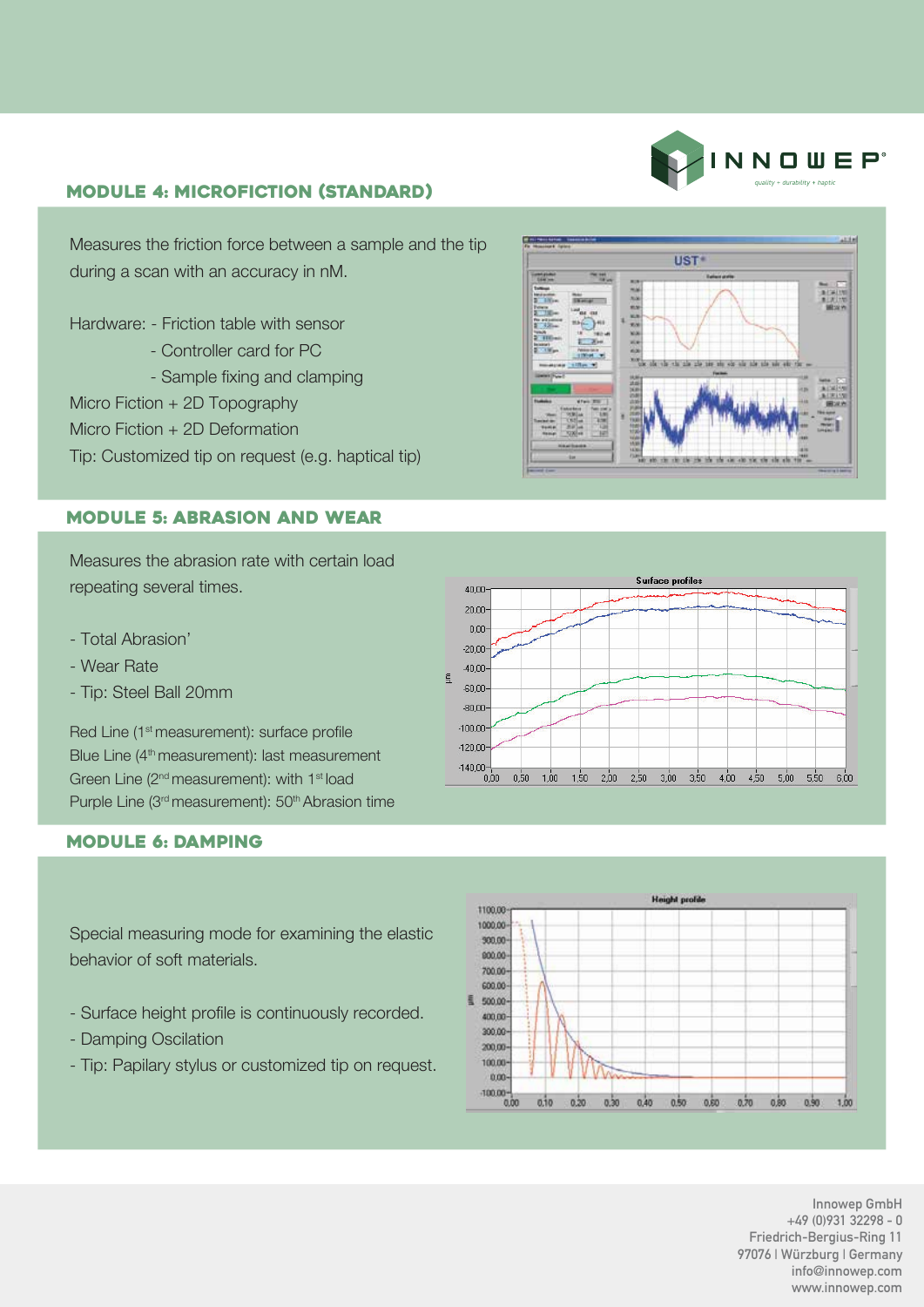

# module 7: viscoelasticity (creeping & recovery)

Preload

Load

Relief

- 3-Step Measurement
- Materials reaction under strain and the relief property
- Tip: Customized tip on request



#### module 8: universal hardness

- According to DIN EN ISO 14577-1
- 2-Step Measurement
- Total Deformation
- Tip: Vickers Diamond | Berkovich-Diamond
	- or customized tip on request

# module 9: universal hardness

- According to DIN 4762, 4768 | ISO 4287, 4288
- Scan once with a certain load
- Ra, Rq, Rz
- Automatic filter selection
- Tip: Diamond Cone 60° | 90° | 120°

Steel Cone 60°





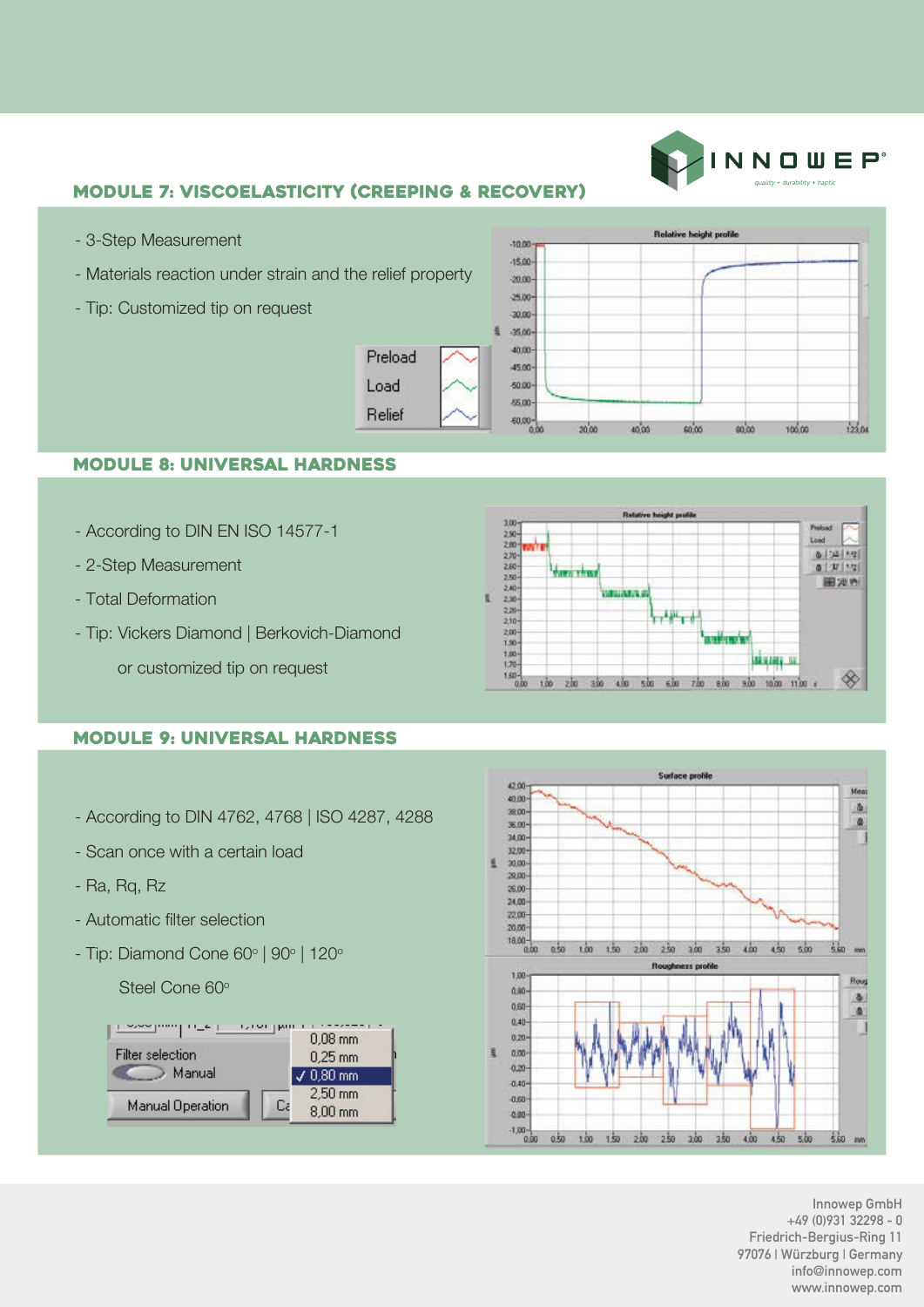#### module 10: TAX



High quality measurement module for the evaluation of the abrasive wear resistance on the micro and macro scale. It is available as a module on **UST®** or provide as a micro-calotester: **TAPERADER®**



# hardware options

- 1- Exchangeable Measurement Head: **UST® 100 mN** and **UST® 1000 mN**
- 2- Microscope: for documentation of the measurement process and results (photo function)
- 3- Videocamera: for documentation of the measurement process and results (video function)
- 4- Optical 3D Topography Module: non-tactile optical measurement of 3D topography
- 5- Vacuum Plate Package: for fixing samples. (Vacuum pump is included)
- 6- Mini-Clamping Tool Set: fixing tool for harder samples
- 7- Quick Plates: for easy and quick fixture of samples

#### upgrade options

New X-Y automatic sample table and all software are available for upgrade. Please, contact our technical engineer department for detailed information.